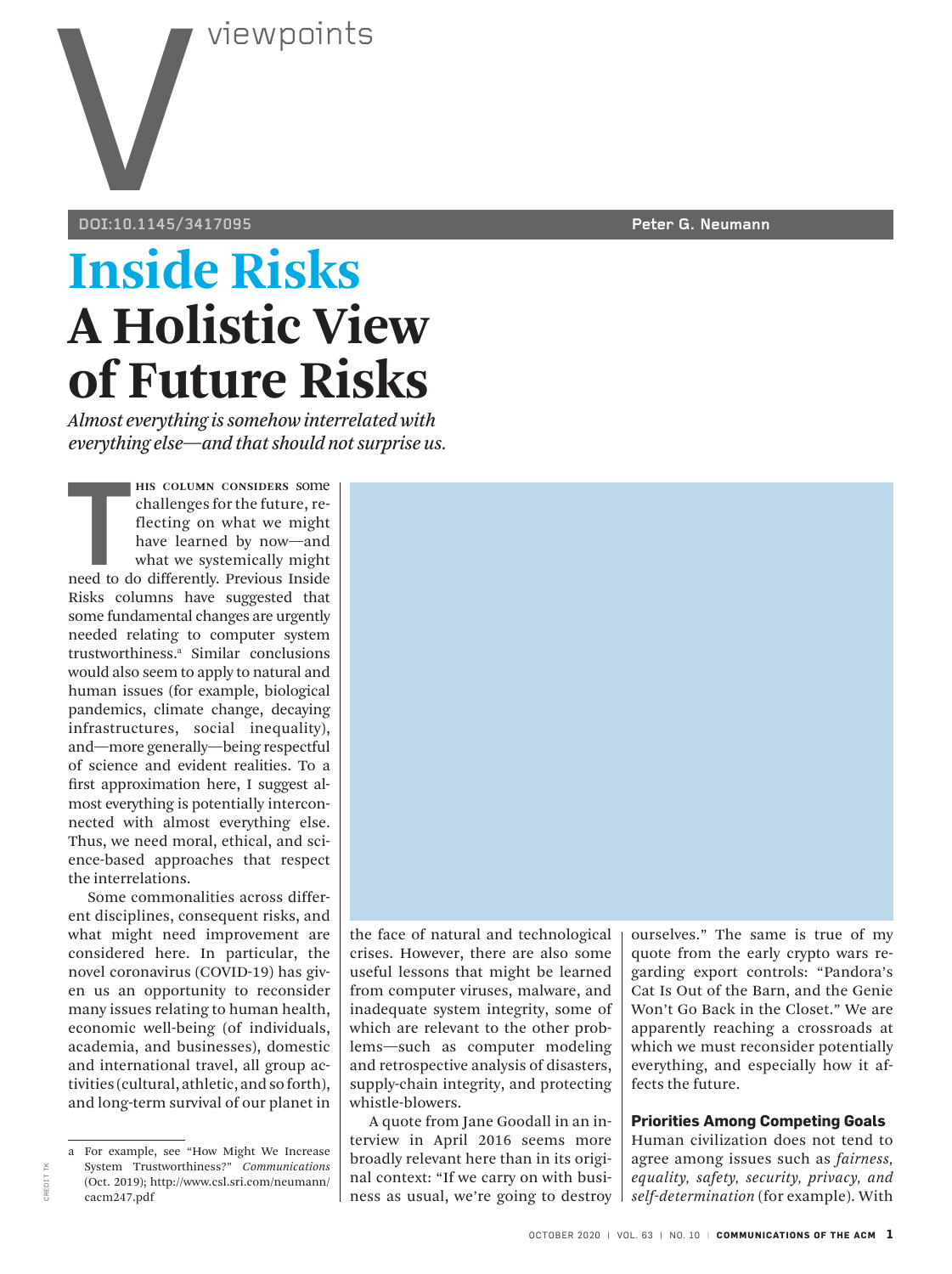COVID-19, economical well-being, health care, climate change, and other issues (some of which are considered here), if we cannot agree on the basic goals, we will never reach whatever they might have been—especially if the goals appear to compete with each other.

#### **The Importance of Fundamental Principles**

Numerous principles for computer system security and integrity have been known for many years, and occasionally practiced seriously. Some corresponding principles might be considered more broadly in the combined context of risks in engineering computer-related systems, but also in natural systems.

Albert Einstein wrote "It can scarcely be denied that the supreme goal of all theory is to make the irreducible basic elements as simple and as few as possible without having to surrender the adequate representation of a single datum of experience."<sup>b</sup> This is often paraphrased as "Everything should be made as simple as possible, *but no simpler*." Although the longer statement could be thought of as applicable to trying to explain things as they are (for example, the universe), the simplified version ("should be made") is also fundamental to the development of new computer systems, as well as in planning proactively for potential catastrophes and collapsing infrastructures.

This *principle*, together with principles relating to transparency, accountability, and scientific integrity, suggest dealing openly and appropriately with risks, while being respectful of science and reality throughout. For example, we tend to make huge mistakes by stressing short-term gains (particularly financial), while ignoring the long-term risks (including everything else). Unfortunately, the gains are unevenly distributed, as the rich get richer, and the poor tend to get poorer and suffer much more.

The principles relating to completeness are particularly critical to computer system design, implementation, applications, and human interfaces, but also regarding responses to pandemics, climate change, and the planet's environment—along with their implications for human health and well-being, and resource exhaustion of rare elements.

A closely related principle of *pervasive holism* invokes a big-picture view of the Einstein principle, in which everything is potentially in scope unless explicitly ruled out—for example, for reasons of impossibility, feasibility, or perhaps for mistaken decisions about costs, when the long-term overall benefits would dramatically outweigh the short-term savings. Pervasive holism represents the ability to consider all relevant factors, and the ensuing risks. It is relevant broadly across many disciplines. For example, it is essential in the design of computer-communication systems. It encourages systems to be designed to compensate for a wide range of threats and adversities, including some that might not be anticipated *a priori*. Similarly, climate change is causatively linked with extreme weather conditions, melting glaciers, more disastrous fires, human activities, fossil fuels, changes in agriculture, and—with nasty feedback—greater demands for air conditioning and refrigerants such as hydrofluorocarbons that are making the problems worse. On the positive side, atmospheric and sea changes have been observed during the pandemic shutdown (with reduced fuel consumption and much less travel), reinforcing arguments that alternatives to fossil fuels are urgently needed (especially as they are becoming

**Numerous principles for computer system security and integrity have been known for many years, and occasionally practiced seriously.**

increasingly economical and competitive).

Many nations have clearly realized that careful application of scientific analysis is always desirable, but it can be misused or misapplied. In confronting pandemics, massive immunization programs must be preceded by extensive testing, without which they can have serious consequences (including organ failures, deaths, iatrogenic effects, and in some cases allergic reactions such as anaphylaxis). In pharmaceuticals, some effects are disingenuously called 'side-effects' whereas in many cases these effects are well known to have occurred (and are often extensively enumerated in the labeling). However, the effects of deforestation, pesticides, toxic environments (water, air, polluted oceans), non-recyclable garbage, overuse of antibiotics, and so on should by now all be well recognized as long-term risks.

In today's novel coronavirus and its ongoing mutations, a holistic approach requires anticipating human physical and mental health factors, and their interactions with economic factors and social equality (all persons are supposedly created equal, but usually not treated accordingly but what about other creatures?), along with future implications, globally rather than just locally. It also requires understanding potential longterm damage—for example, effects on heart, brain, and other organs are still unknown. Fully anticipating the consequences of insurance policies that would not allow existing preconditions is also a major issue, in light of the huge numbers of COVID-19 infections worldwide. Equality in almost everything is desirable, especially in education when home schooling is impossible, broadband access is spotty or nonexistent, and the lack of ubiquitous Internet-accessible devices is a show-stopper for many children. Equal opportunity to vote is also critical, but is being badly abused. Furthermore, spreading disinformation and other forms of disruption can be especially damaging in all of the preceding cases. So, many of these issues are actually interrelated. As one further example of the extent of interrelationships and inter-

b See https://quoteinvestigator.com/2011/05/13/ einstein-simple/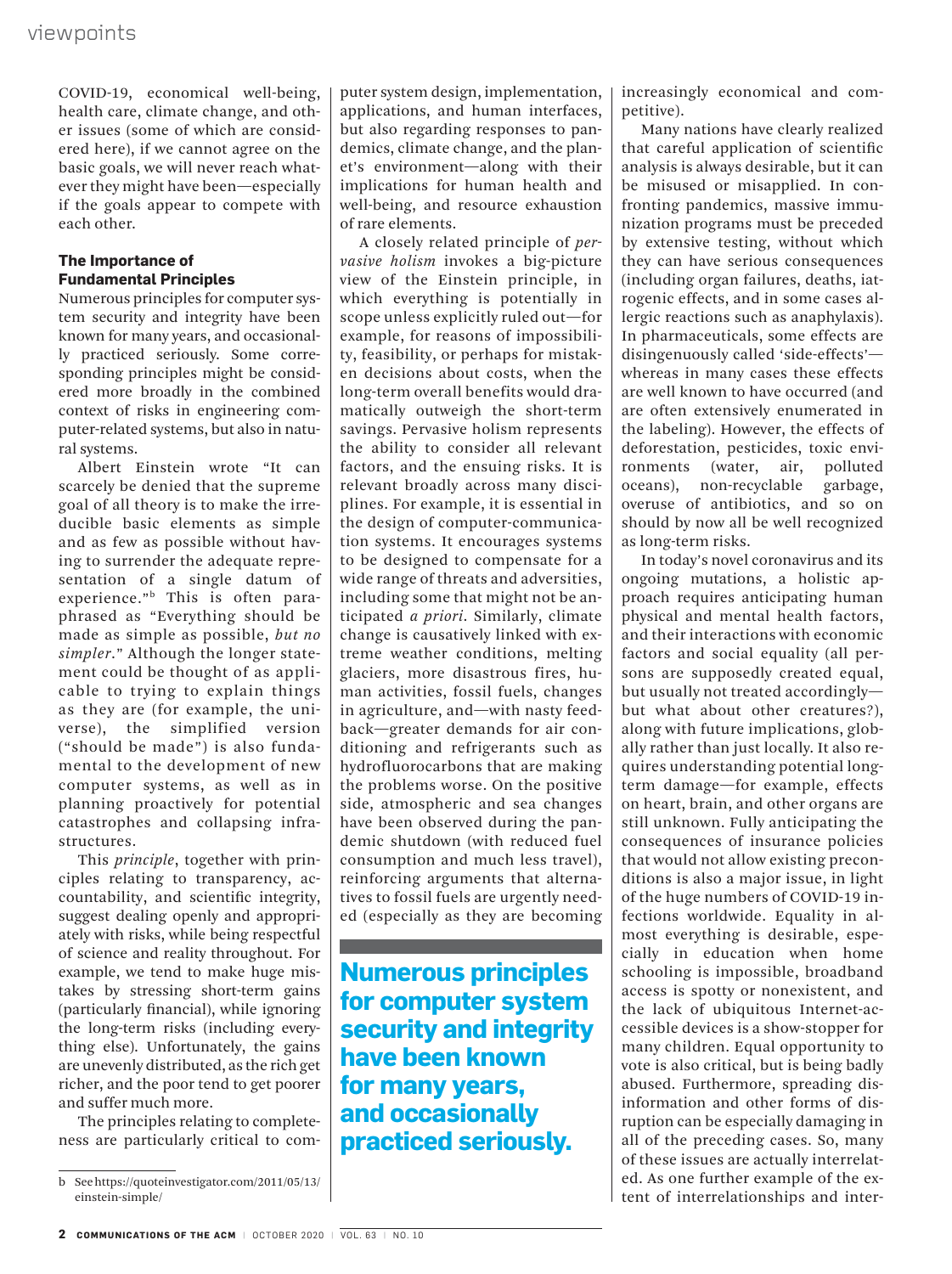locking dependencies, the realization that arctic glacial melting is releasing methane and possibly ancient viruses from earlier pandemics is also relevant.

Principles involving controllability, adaptability, and predictability require better understanding of the importance of *a priori* requirements, as well as the vagaries of models, designs, development, implementation, and situational awareness in real time. These are vital in computer system development. In pandemics, these principles should help reduce the uncertainties of taking different approaches to limiting propagation of contagion, severity of cases, duration of disruption, extent of acquired immunities, and above all a willingness to accept reality and scientific knowledge.

A caveat is needed here: The preceding principles can be used effectively by people who deeply understand the fields in which they are working—and who also have a willingness to work well with colleagues with a better understanding of other areas. In the absence of such knowledge and willingness, the principles are likely to be very poorly misapplied. Humility is a virtue in this regard.

#### **Legal and Ethical Principles**

In the social and economic arena, there is a similar need for close attention to the core legal principles driving privacy, antitrust, labor rights, environmental damage, and so on. There is a small but growing group of legal scholars who are revisiting our legal foundations, in an overarching framework they call an approach to 'law and political economy', somewhat in reaction to the very influential 'law and economics' approach that originated from the University of Chicago.<sup>c</sup>

Adherence to ethical principles is of course also likely to contribute to human integrity, as well as to transparency, accountability, and reality.

#### **Models, Predictions, and Planning**

Creating realistic models for computational or other problems considered here is always an art form. A selected model may itself be fundamentally di**Adherence to ethical principles is of course also likely to contribute to human integrity, as well as to transparency, accountability, and reality.**

vergent from reality. Assumptions made may be speculative, or in some cases intentionally biased to enable the model to justify preconceived goals. (With statistics, anything can be 'proven'.) Furthermore, static models are unable to adapt to changing events, so the model must be adaptable to evolving realities and the emergence of better knowledge. This is true of pandemics, climate change, as well as computer system behavioral modeling.

Having well-designed models that provide transparency, respect reality, and are mathematically sound is very important—in order to be able to reason sensibly. However, because models inherently represent abstractions of reality, reasoning about models typically introduces discrepancies between the models and reality. Predicting the future based on erroneous models and erroneous logic is not a path to success. Similar remarks apply to statistical analysis of inherently multidimensional problems. These issues have clearly been raised in predicting the progress of pandemics, climate change, and the trustworthiness of computer systems (for example). Although this is a particularly fundamental area, it deserves much more study. However, when evidence clearly demonstrates poor results, it is time to reassess failed remediations.

#### **Testing and Verifying**

Testing finds problems, but cannot find the absence of problems. Verification can find some of the problems, but many others are beyond routine analysis—such as side channels, hardware attacks, and other things that might not be included in threat mod-

## **Calendar** of Events

#### **volutpat ornare arcu**

**Donec sit amet neque nec odio pharetra semper. Suspendisse dictum ligula eu diam. Pellentesque convallis porttitor eros. Nunc placerat accumsan ante. Etiam scelerisque nisl non ligula. Quisque vitae lacus. Pellentesque in augue. Integer laoreet nisl nec ipsum. Ut massa orci molestie quis, blandit et cursus et lorem. Donec congue massa quis metus.** 

#### **Donec eu magna**

**Nunc aliquet ante eget lectus. Vestibulum scelerisque dignissim nisi. Phasellus id elit suspendisse aliquet. Aenean semper, magna quis interdum sagittis, arcu odio tincidunt lacus, non tristique diam arcu sed nibh. Vestibulum non eros vitae dolor dignissim volutpat.** 

**Suspendisse elementum, felis vel hendrerit congue, neque urna consectetuer nisl, ac vehicula nisi leo id arcu. Aenean aliquam. Sed suscipit. Quisque semper justo sed leo. Aenean porta, diam non pellentesque pulvinar, ipsum orci ultrices dui, in elementum velit mauris sit amet dolor.** 

#### **Pellentesque erat**

**Vitae dui semper fermentum. Fusce pede mauris, rutrum at, ullamcorper porta, ultrices ac, felis. Integer nunc enim, bibendum quis, ullamcorper nec, dictum sed, lorem. Morbi lacinia felis vitae massa. Nam tortor magna posuere, adipiscing ac, tincidunt eu, lectus. Nulla tortor nisi, sodales non, luctus non, posuere at, ante. Suspendisse adipiscing sem mollis mi. Duis lobortis commodo orci.**

#### **odio sed tortor**

**Interdum mollis. Maecenas lobortis, tellus sed mollis nonummy, sapien ante aliquet tellus, et sagittis lacus dolor eu sem. Quisque ut turpis nec risus molestie scelerisque. Nulla placerat. Curabitur sollicitudin quam ut risus.** 

**Mauris aliquet, felis imperdiet adipiscing imperdiet, purus dolor sollicitudin felis, vel convallis ligula lorem scelerisque lorem. Nunc pellentesque. Cras nec lacus. Aenean suscipit sem a orci.** 

c See https://papers.ssrn.com/sol3/papers. cfm?abstract\_id=3547312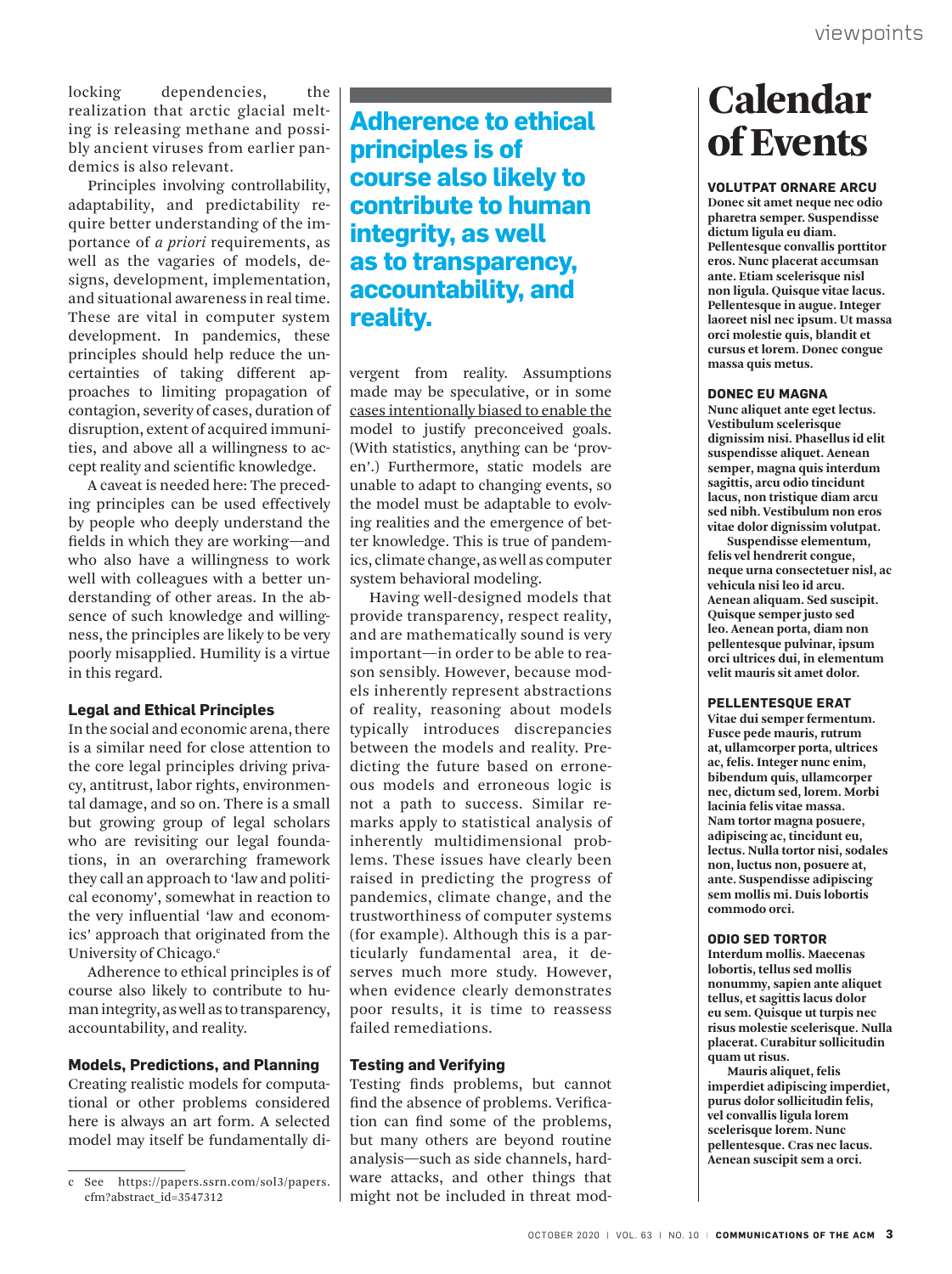# **AD TK**

els. Thus, even a combination of both may not be enough, which applies to computer algorithms, protocols, software, and hardware, but also to some of the other areas considered here. For example, biological testing and applications of artificial intelligence and deep learning need to have a sounder basis that could eliminate vastly too many false positives and false negatives, as well as other forms of unrealistic results.

Formal methods are increasingly being applied to software hypervisors (for example, CertiKOS, seL4, and the Green Hills Integrity Multivisor) and to hardware (for example, CHERI, Centaur). Formal modeling of biological pathways, techniques to stimulate immunities, effects of climate change, short- versus long-term consequences, and many other possible approaches could be considered using formal analysis. Of particular interest might be formal analysis of requirements, models, and analysis techniques in other areas considered here.

#### **System and Supply-Chain Integrity**

The availability and integrity of delivered computer-related systems and medical supplies clearly present enormous problems, which are likely to be exacerbated in times of crisis. Over recent years, the implementation of many entities has increasingly been outsourced and off-shored, including computer hardware fabrication, just-in-time delivery of automobile parts, hospital health-care necessities, and even food. It should be obvious that our computer systems, medical supplies, and other resources may be inadequately protected from supply-chain disruptions, tampering, and even fraud.

The effects of monopolized industrial sectors are notable here. The concentration of industrial production of various types in a few very large players (most prominently and visibly in the tech sector, but it is pervasive across the board with hidden monopolies galore, for example, in pharmaceuticals and health-care management).<sup>d</sup> It effectively creates fewer but far more consequential points of failure. In addition, due to the lack of alternatives, product quality

d See https://prospect.org/health/hidden-monopolies-raise-drug-prices/

suffers when market power is abused, due to the lack of alternatives.<sup>e</sup>

Principles of robust and resilient system design, both industrial and computer related, suggest that having many distributed and roughly commensurate producers or protocol participants is preferable to highly centralized structures. The latter might be superficially more efficient, but could mask dramatic failure modes. This notion also shows up in ecology, where diverse and vibrant farm ecosystems are typically more resilient than crop monocultures. Furthermore, concentrated economical power embodied by monopolies is easily converted into political power, leading to contribution-favoring legislation and rising economic inequality.

The advantages of having diverse and widely dispersed (but well coordinated and carefully monitored) actors seem to be preferable in improving distributed computer-system resiliency, economies of industrial organizations, approaches to pandemics, and thriving ecosystems.

#### **System Integrity**

Overall system integrity is also an issue. For example, election integrity is dependent not just on voting machines and paper ballots. It also depends on the trustworthiness of registration databases, tabulation and auditing processes, as well as (for example) the avoidance or tolerance of distorting effects such as gerrymandering, selective disenfranchisement, and rampant use of disinformation. Some efforts require effective national leadership, and in some cases extensive international cooperation.

#### **Protecting Protectors and Truth of Information**

Reporting of systemic flaws newly found by white-hat hackers has generally become carefully managed in order to avoid flagrant misuse; however, the market for zero-day flaws remains lucrative. Whistle-blowers have often subsequently been victims of character assassinations, particularly those that are fabricated to distract from

e See https://prospect.org/power/monopolymisrepresentation-and-malpractice-3m-earplugs/